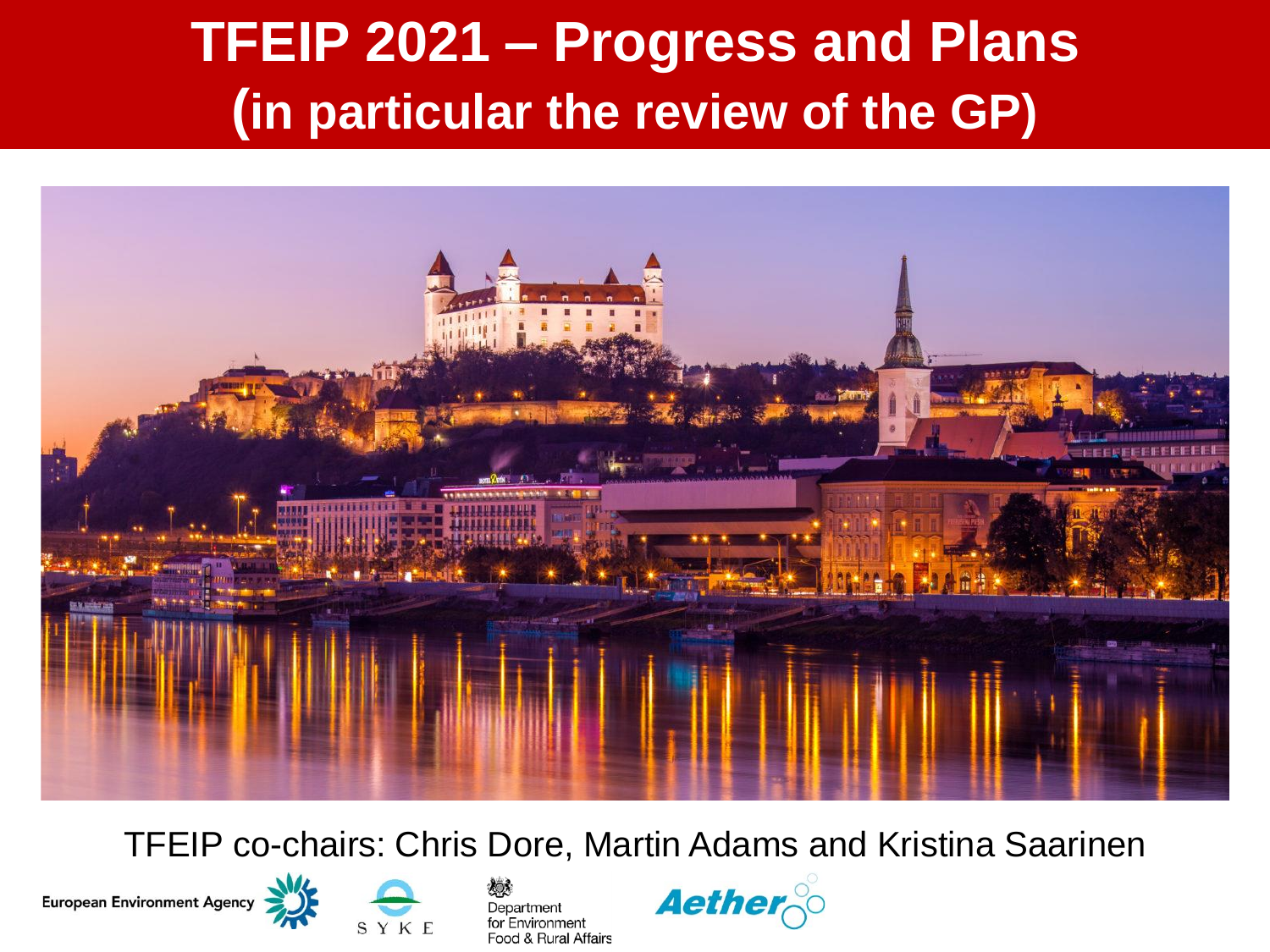# **1 Workplan: Core Tasks**



#### **Planning the next EMEP/EEA Guidebook update**

- **TFEIP gathering information on priorities**
- Likely to be 2023, rather than 2022

#### **Outreach and Communications**

- Annual meeting, newsletter… more webinars?
- Form a TFEIP Gothenburg Protocol Ad Hoc group?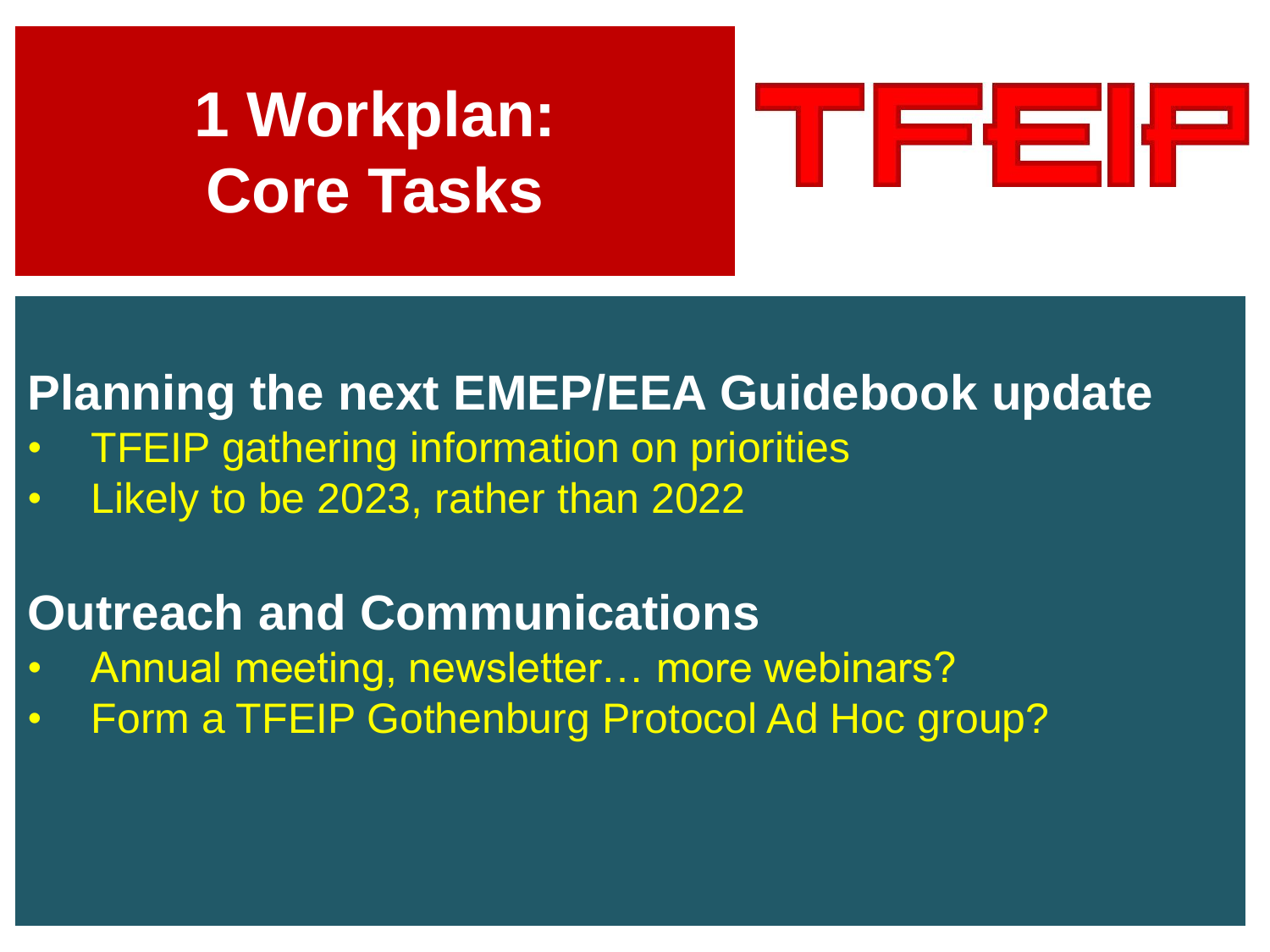## **2. Review of the GP: The EMEP/EEA Guidebook**



|     | 1. Review of obligations in relation to emission reductions                                                |              | <b>Comments</b>         |
|-----|------------------------------------------------------------------------------------------------------------|--------------|-------------------------|
| 1.1 | What is the status of meeting the 2020 emission reduction obligations by the Parties?                      | <b>CEIP</b>  |                         |
| 1.2 | a. What is the quality of reported emission data by parties in terms of comparability, completeness,       | CEIP,        | Yes, the TFEIP          |
|     | completeness, consistency, accuracy and transparency?                                                      | <b>TFEIP</b> | should contribute.      |
|     | b. What are the uncertainties for key categories?                                                          |              |                         |
|     | c. What is the current coverage and quality of emission reporting for shipping?                            |              |                         |
|     | d. What are the key findings and recommendations of the stage 1, 2 and 3 reviews of the emission           |              |                         |
|     | inventories reported by non-Parties to the Gothenburg Protocol?                                            |              |                         |
|     | e. Is the EMEP/EEA air pollutant emission inventory guidebook sufficiently comprehensive and fit for       |              |                         |
|     | purpose to support quality emission data? What are the main gaps and challenges? For which sectors and     |              |                         |
|     | pollutants does the guidance need to be further improved? In what way?                                     |              |                         |
| 1.3 | How do updated and most recently reported emission estimates for the base year 2005 compare to the         | CEIP,        | These topics are for    |
|     | 2005 estimates listed in tables 2–6 of annex II to the amended Protocol?                                   | <b>FEIP</b>  | CEIP, and we don't      |
|     | For which pollutants and categories have Parties submitted an adjustment application between 2014 and      |              | see a role for the      |
|     | 2020? What are the relative differences between reported totals and adjusted totals for these pollutants   |              | TFEIP here.             |
|     | and categories for the historic years between 2010 and now?                                                |              |                         |
|     | 1.4 a. What are the emission trends of the various pollutants from 2005-2018?                              | TFEIP,       | These topics are        |
|     | b. What are the main causes of emission reductions? What is the relative contribution to these reductions  | TFIAM        | primarily for CEIP. If  |
|     | of climate / energy, transport and agricultural policies and measures in the ECE region?                   |              | we have a role in       |
|     | c. What are remaining large emission sources?                                                              | CEIP??       | this, then it is likely |
|     | d. What are key sectors with large reduction potentials, specifically in Eastern, South-Eastern Europe and |              | to be very small.       |
|     | Turkey, the Caucasus and Central Asia?                                                                     |              |                         |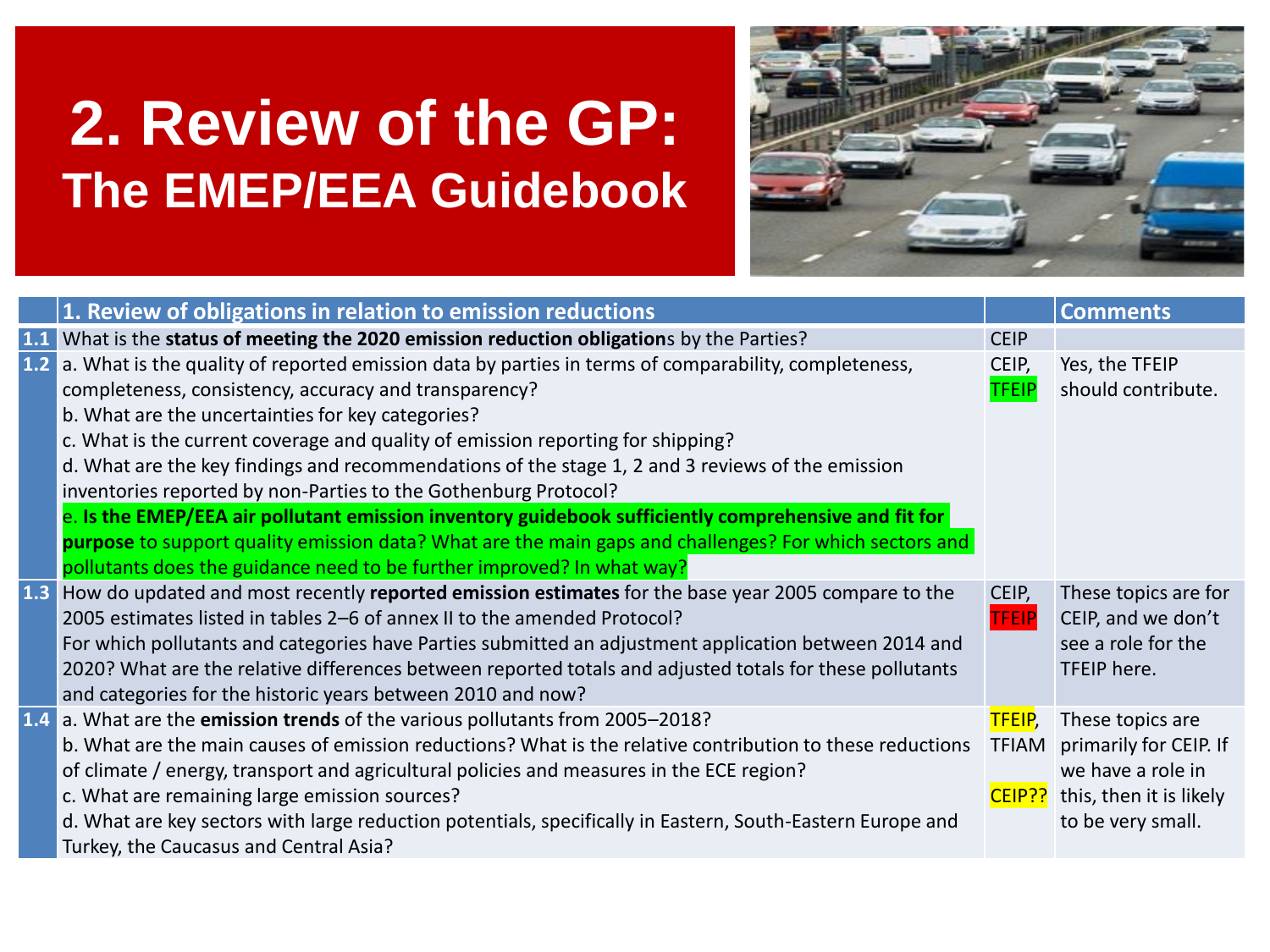## **2. Review of the GP: Black Carbon**



|     | 1. Review of obligations in relation to emission reductions                                                      |                | <b>Comments</b>   |
|-----|------------------------------------------------------------------------------------------------------------------|----------------|-------------------|
|     | 1.5 a. To what extent have best available techniques and emission limit values and other technical provisions in | TFTEI,         | If input needed   |
|     | annexes IV, V, VI, VIII, IX, X and XI been implemented                                                           | <b>TFEIP</b>   | from emissions    |
|     | b. Have Parties implemented additional or newer source- oriented measures?                                       | CIAM,          | inventories, then |
|     | c. Have Parties implemented other (non-technical or structural) measures that contribute in meeting the 2020     | TFRN,          | it will be CEIP   |
|     | emission reduction obligations?                                                                                  | <b>Parties</b> | rather than the   |
|     | d. What barriers identified by Parties and non-Parties to implement the obligations in the technical annexes?    |                | TFEIP.            |
|     | e. What barriers have been identified by the Parties to meet the 2020 emission reduction obligations?            | <b>CEIP</b>    |                   |
|     |                                                                                                                  |                |                   |
|     | 2. Review of progress made towards achieving the environmental and health objectives of the Protocol             |                |                   |
| 2.7 | Is the monitoring and modelling system of the Convention sufficient to observe, assess and project air           | WGE,           |                   |
|     | pollution and its effects related to the Gothenburg Protocol in the ECE region? If no, what are the main         | <b>EMEP</b>    |                   |
|     | challenges and what is needed to meet them?                                                                      |                |                   |
|     |                                                                                                                  |                |                   |
|     |                                                                                                                  |                |                   |
|     | 3. Review of adequacy of obligations in attaining the environmental and health objectives of the Protocol        |                |                   |
|     | 3.1 a. What are the latest emission projections by the Parties, compared with the latest GAINS10-scenarios,      | CIAM,          | These topics are  |
|     | taking into account recent climate, energy and agricul policies, new source legislations and latest updated      | TFIAM,         | for CEIP, and we  |
|     | emission inventories by the Parties? Will Protocol obligations be met based on latest emission projections?      | TFTEI,         | don't see a role  |
|     | b. Are emission reduction obligations adequate for meeting long term env. and health protection targets          | TFRN,          | for the TFEIP     |
|     | c. What are the estimated reductions based on the best available emission projections for non-Parties to the     | <b>TFEIP</b>   | here.             |
|     | revised protocol? Will these reductions contribute to meeting long term environmental and health protection      |                |                   |
|     | targets?                                                                                                         | <b>CEIP</b>    |                   |
|     | f. What's the impact on emissions reductions of climate and energy measures in the long term (2030-2050)?        |                |                   |
|     | Evaluation of mitigation measures for black carbon emissions                                                     |                |                   |
|     | 4.1 What is the current coverage and quality of BC (elemental carbon and organic carbon) emission reporting?     | CEIP,          | Yes, TFEIP should |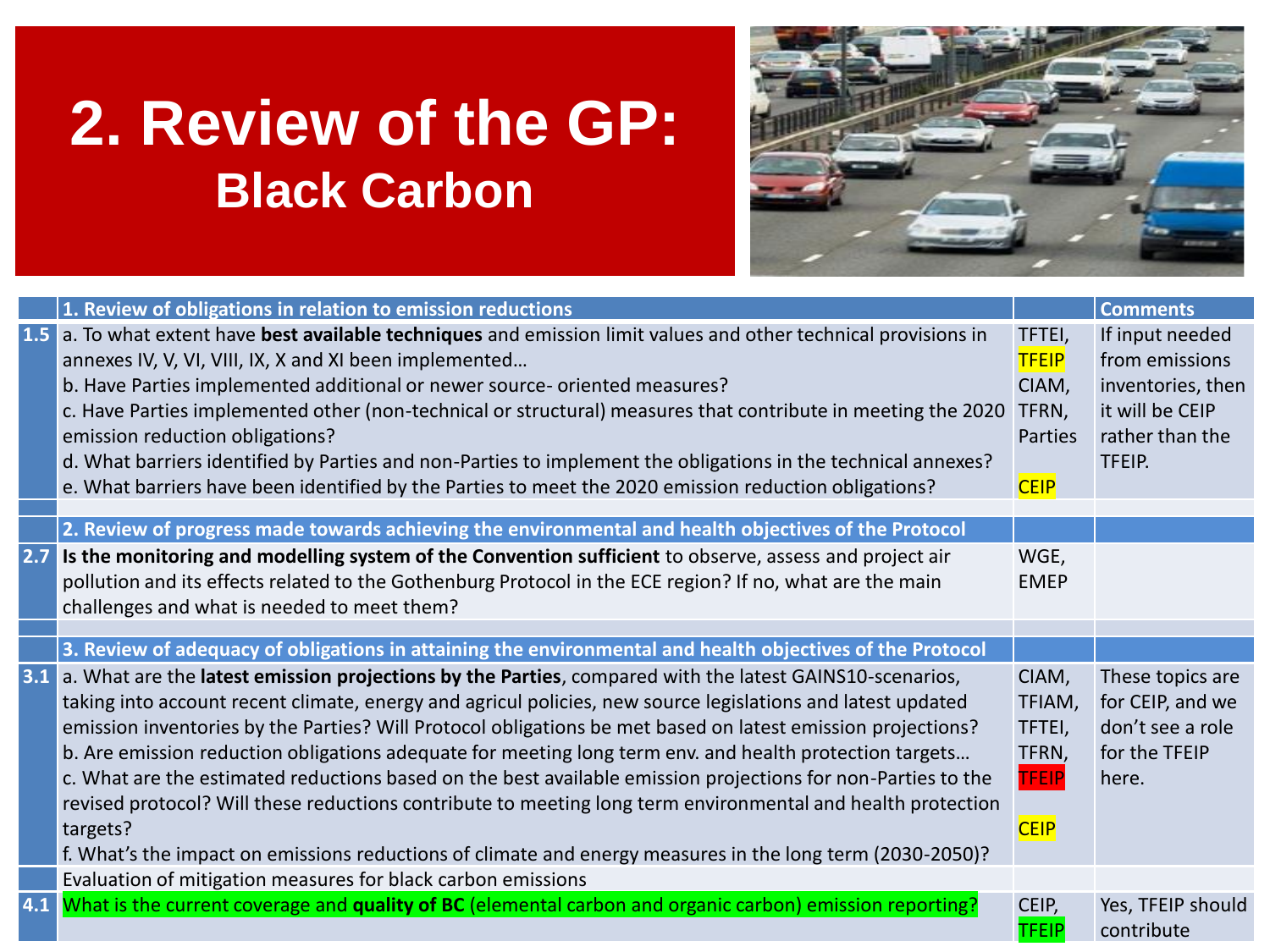# **3. Review of the GP: Reporting Guidelines**



TFEIP will provide reflection on the inventory reporting **Guidelines** 

- **Adjustment procedures**
- **Mandatory vs voluntary reporting**
- What **PM & BC metrics** should be used?
- Reporting **emissions by fuel** as well as source?
- Detail of LCP & gridded data reporting etc.
- Is it better to estimate some sources at the **EMEP level**?
- Clarity over the use of **"non-official" datasets**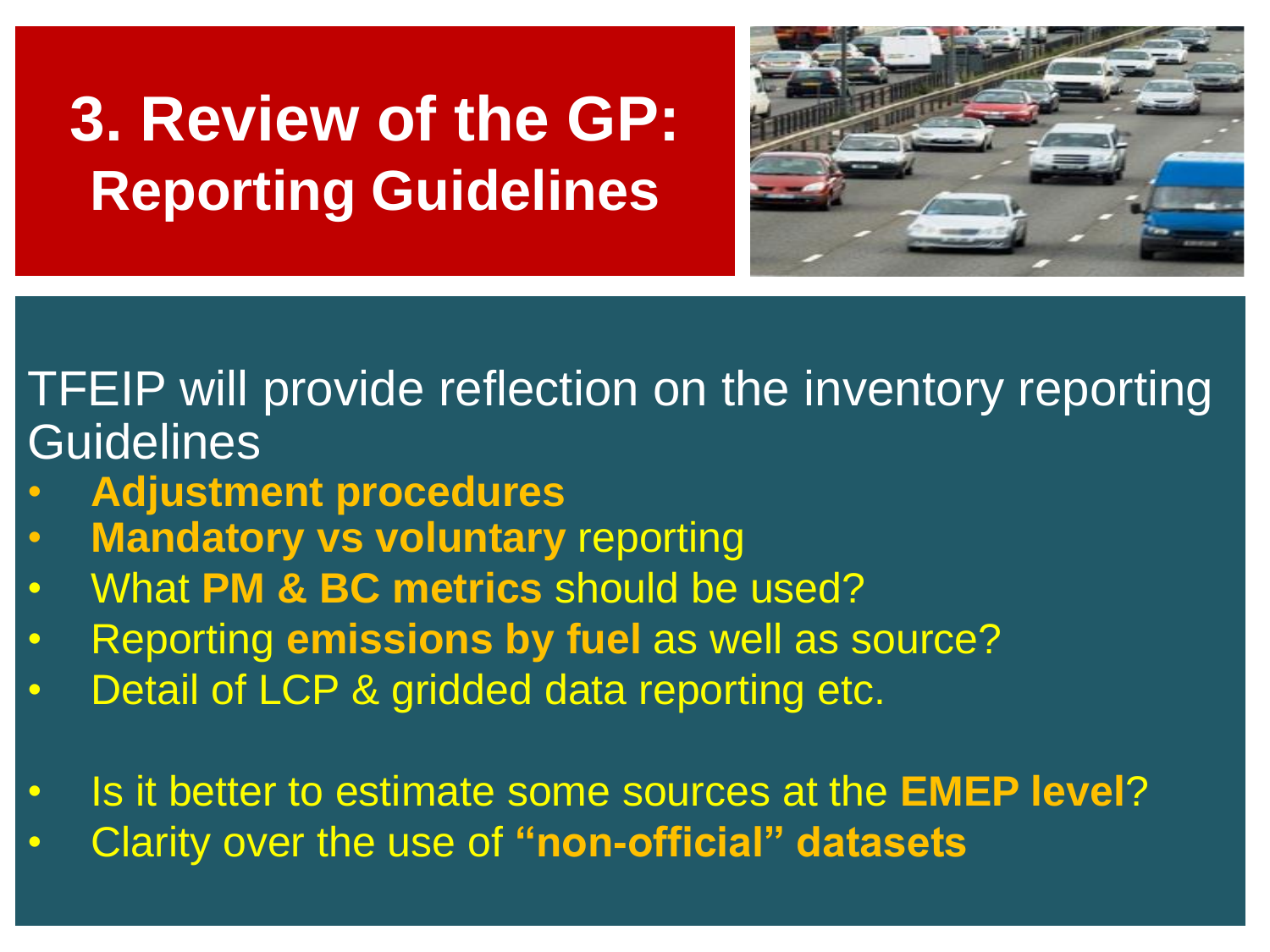#### **3. Review of the GP: Challenges**



#### A conceptual challenge

- People may personally **agree with changes that support scientific development** within the Convention…
- However… the emissions inventory community may not support changes because they result in **unacceptably high additional burdens**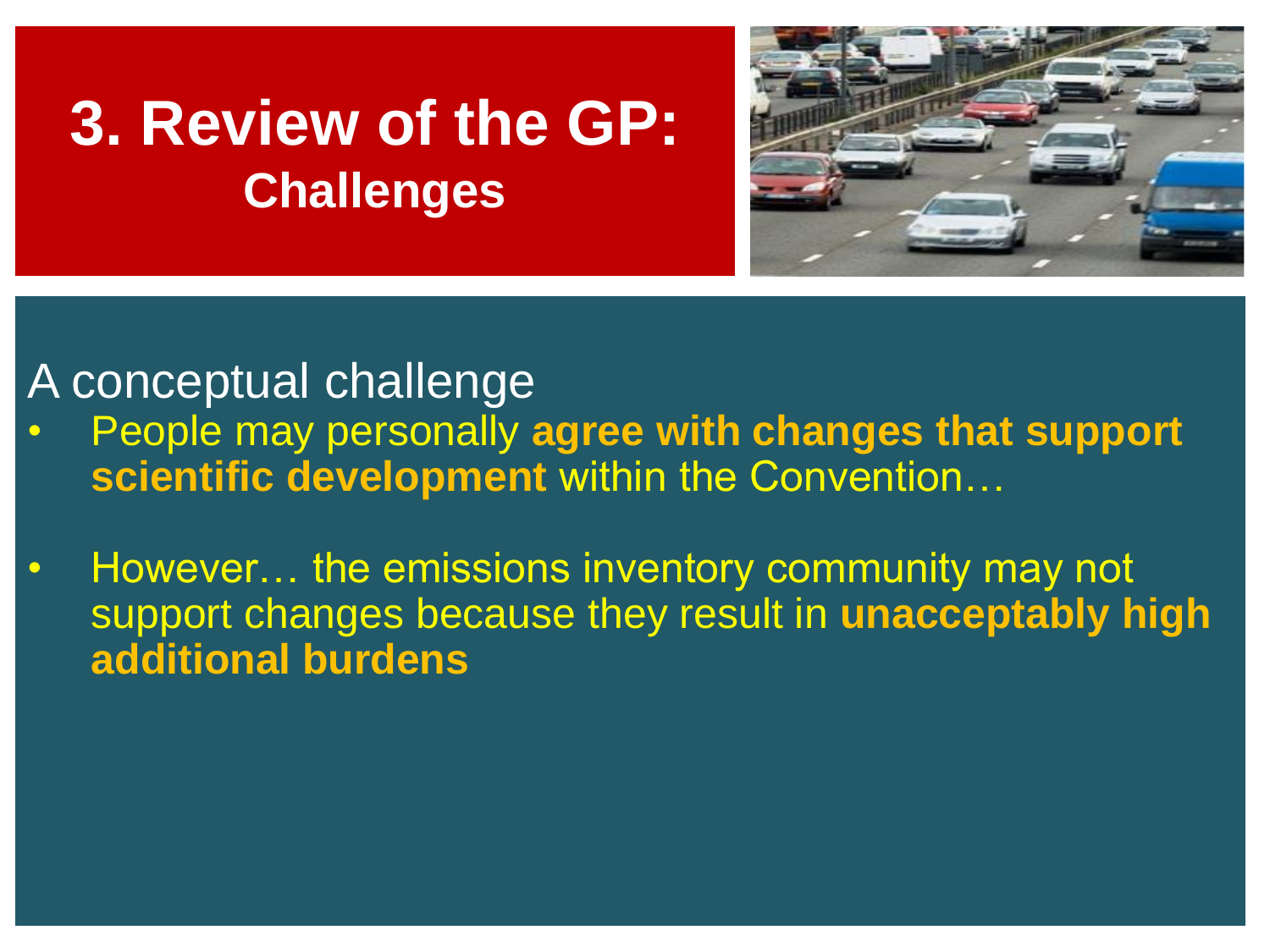# **10 Year Strategy: Priorities for next 10 years?**



- **1. Improving the emissions inventory** *REPORTING* • Improved targeting of the **review process**, improved review
	- follow-up, selective capacity building, twinning Parties??
- Stronger **institutional arrangements** in Parties?
- Would **software** help?
- Can we move to reporting **emissions split by activity**/fuel?